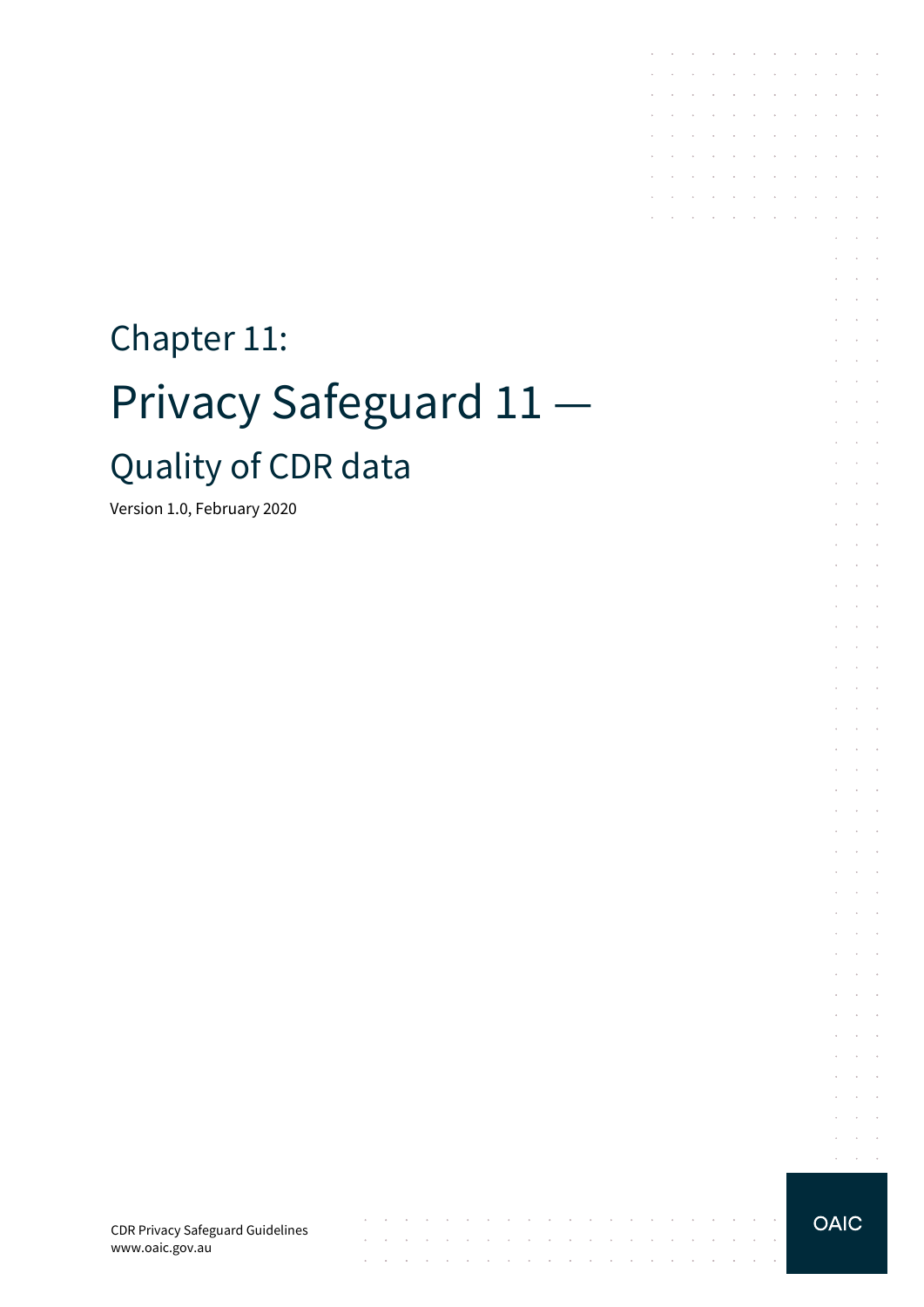### **Contents**

| <b>Key points</b>                                                          | 3              |
|----------------------------------------------------------------------------|----------------|
| What does Privacy Safeguard 11 say?                                        | 3              |
| Why is it important?                                                       | 3              |
| Who does Privacy Safeguard 11 apply to?                                    | 4              |
| How does Privacy Safeguard 11 interact with the Privacy Act?               | 4              |
| What are the quality considerations?                                       | 5              |
| Accurate                                                                   | 6              |
| Up to date                                                                 | 6              |
| Complete                                                                   | 6              |
| Taking reasonable steps to ensure the quality of CDR data                  | $\overline{7}$ |
| When must an entity take reasonable steps?                                 | $\overline{7}$ |
| What constitutes 'reasonable steps'?                                       | 8              |
| Examples of reasonable steps                                               | 8              |
| Advising a consumer when disclosed CDR data is incorrect                   | 9              |
| Data holders                                                               | 9              |
| Accredited data recipients                                                 | 11             |
| Disclosing corrected CDR data to the original recipient                    | 12             |
| When must an entity disclose corrected CDR data to the original recipient? | 12             |
| <b>Record keeping requirements</b>                                         | 13             |
| How does Privacy Safeguard 11 interact with the other privacy safeguards?  | 13             |
| Privacy Safeguard 5                                                        | 13             |
| Privacy Safeguard 10                                                       | 13             |
| Privacy Safeguard 12                                                       | 14             |
| Privacy Safeguard 13                                                       | 14             |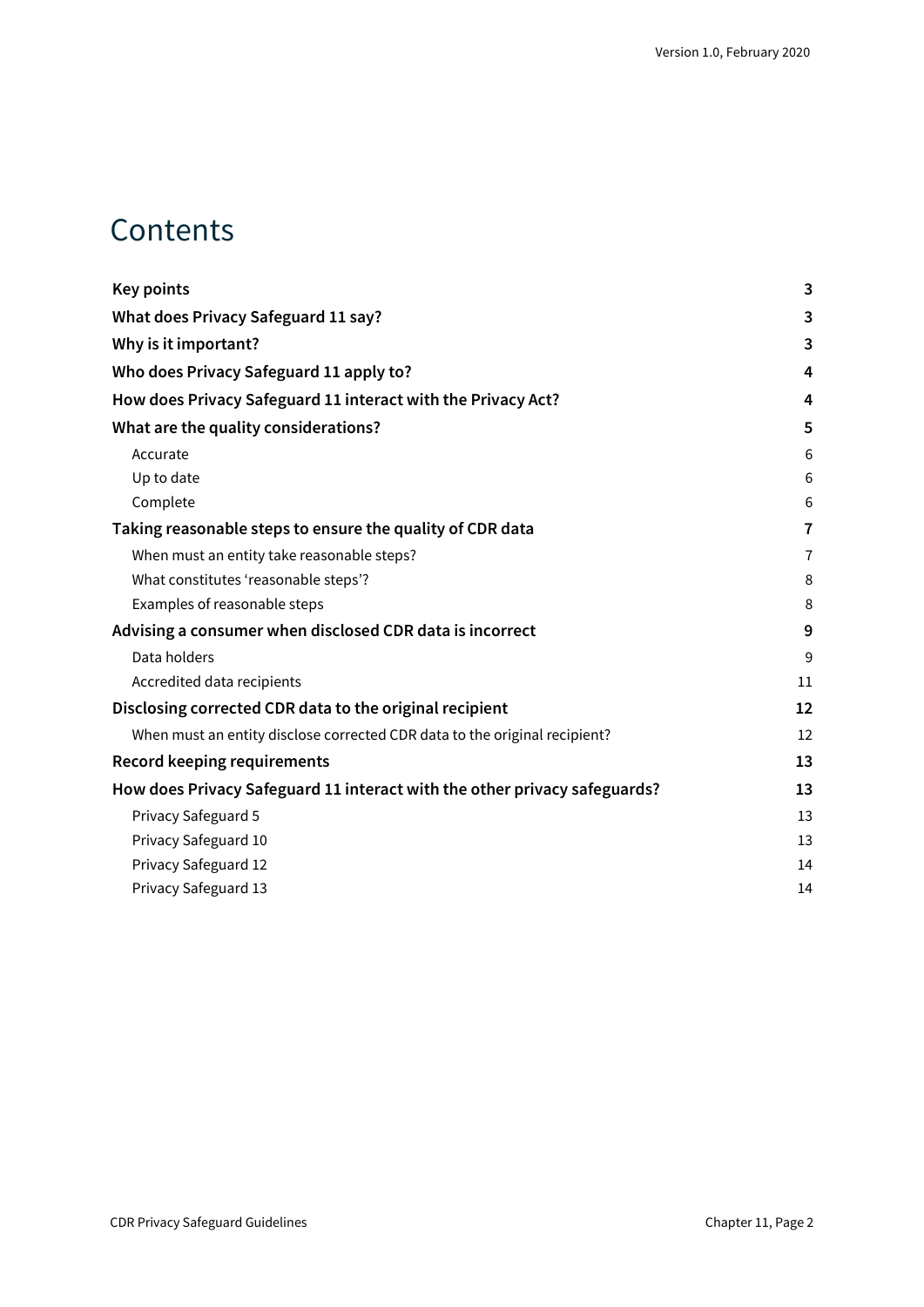## <span id="page-2-0"></span>**Key points**

- Privacy Safeguard 11, together with consumer data rule (CDR Rule) 7.10, sets out obligations for data holders and accredited data recipients to:
	- o ensure the quality of disclosed consumer data right (CDR) data
	- o inform consumers in the event incorrect CDR data is disclosed, and
	- $\circ$  disclose corrected CDR data to the original recipient where requested by the affected consumer.

### <span id="page-2-1"></span>**What does Privacy Safeguard 11 say?**

- Privacy Safeguard 11 requires:  $11.1$ 
	- data holders who are required or authorised to disclose CDR data under the CDR Rules, and
	- accredited data recipients who are disclosing CDR data when authorised or required under the CDR Rules

to:

- take reasonable steps to ensure that the CDR data is, having regard to the purpose for which it is held, accurate, up to date and complete
- advise the consumer in accordance with the CDR Rules if they become aware that the CDR data disclosed was not accurate, up to date and complete when disclosed, and
- where incorrect CDR data was previously disclosed, comply with a request by the consumer to disclose corrected CDR data to the original recipient.
- Privacy Safeguard 11 provides that holding CDR data so that it can be disclosed as required under the CDR Rules is not to be regarded as a purpose when working out the purpose for which the CDR data is or was held.
- CDR Rule 7.10 requires a data holder who has disclosed CDR data that was incorrect at the  $11.3$ time of disclosure to an accredited person to provide the consumer with a written notice that identifies the accredited person and the CDR data that was incorrect, states the date of the disclosure, and states that the data holder must disclose the corrected data to that accredited person if the consumer requests them to do so.

## <span id="page-2-2"></span>**Why is it important?**

- 11.4 The objective of Privacy Safeguard 11 is to ensure consumers have trust in and control over the quality of their CDR data disclosed as part of the CDR regime.
- 11.5 Privacy Safeguard 11 does this by ensuring entities are disclosing CDR data that is accurate, up to date and complete, and by giving consumers control over their data by allowing them to require entities to correct any inaccuracies in their data after it is shared.
- 11.6 This allows consumers to enjoy the benefits of the CDR regime, such as receiving competitive offers from other service providers, as the data made available to sector participants can be relied on.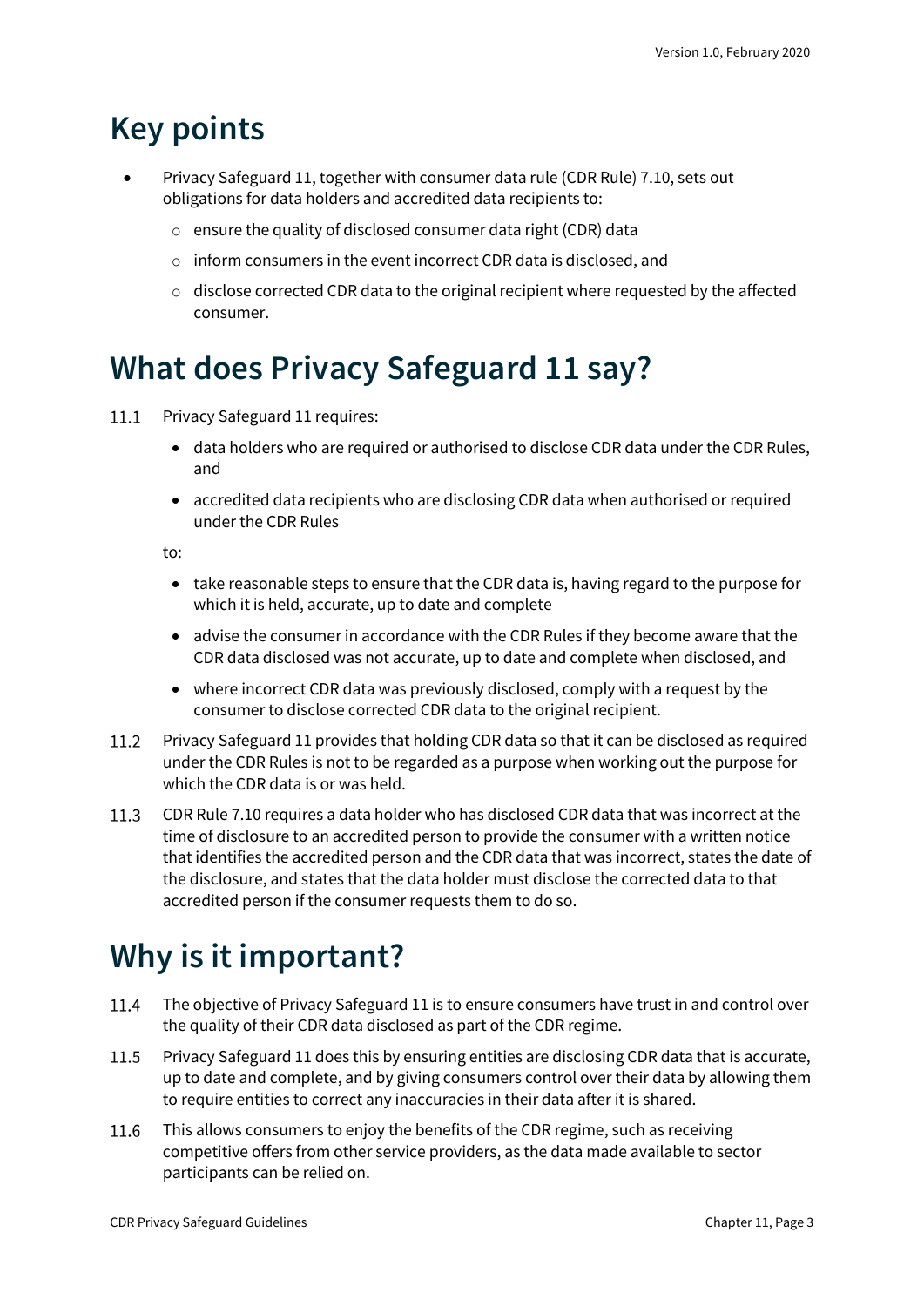## <span id="page-3-0"></span>**Who does Privacy Safeguard 11 apply to?**

Privacy Safeguard 11 applies to data holders and accredited data recipients. It does not 11.7 apply to designated gateways.

**Note:** *Currently, there are no designated gateways in the CDR regime responsible for facilitating the transfer of information between data holders and accredited persons [\(see Chapter B \(Key concepts\)](https://www.oaic.gov.au/consumer-data-right/cdr-privacy-safeguard-guidelines/chapter-b-key-concepts)  [for the meaning of designated gateway\).](https://www.oaic.gov.au/consumer-data-right/cdr-privacy-safeguard-guidelines/chapter-b-key-concepts)*

## <span id="page-3-1"></span>**How does Privacy Safeguard 11 interact with the Privacy Act?**

- 11.8 It is important to understand how Privacy Safeguard 11 interacts with the *Privacy Act 1988* (the Privacy Act) and Australian Privacy Principles (APPs). $<sup>1</sup>$  $<sup>1</sup>$  $<sup>1</sup>$ </sup>
- 11.9 APP 10 requires APP entities to take reasonable steps to ensure the quality of personal information in certain circumstances.
- 11.10 APP 10 requires an APP entity to take reasonable steps to ensure the quality of personal information at the time of the *collection* and *use* as well as the disclosure of the information.
- Although Privacy Safeguard 11 applies only in relation to the *disclosure* of CDR data, good practices and procedures to ensure the quality of personal information collected, used and disclosed under APP 10 will also help to ensure the quality of CDR data that is disclosed under the CDR regime.

| <b>CDR</b> entity                                | Privacy protections that apply in the CDR context                                                                                                                                                                                                                                    |  |  |  |
|--------------------------------------------------|--------------------------------------------------------------------------------------------------------------------------------------------------------------------------------------------------------------------------------------------------------------------------------------|--|--|--|
| Accredited person /<br>accredited data recipient | <b>Privacy Safeguard 11</b>                                                                                                                                                                                                                                                          |  |  |  |
|                                                  | Privacy Safeguard 11 applies instead of APP 10 to CDR data that has<br>been collected by an accredited person under the CDR regime.                                                                                                                                                  |  |  |  |
|                                                  | APP 10 will continue to apply to any personal information collected by<br>an accredited person or accredited data recipient that is not CDR data. <sup>2</sup>                                                                                                                       |  |  |  |
| Data holder                                      | <b>Privacy Safeguard 11</b>                                                                                                                                                                                                                                                          |  |  |  |
|                                                  | Privacy Safeguard 11 applies instead of APP 10 to disclosures of CDR<br>data that are required or authorised under the CDR Rules.                                                                                                                                                    |  |  |  |
|                                                  | APP 10 continues to apply to:                                                                                                                                                                                                                                                        |  |  |  |
|                                                  | personal information collected that is not CDR data, and<br>• disclosures of CDR data that is personal information, where the data<br>holder is not required or authorised to disclose the data under the<br>CDR rules (for example, disclosures to a third-party service provider). |  |  |  |

<span id="page-3-2"></span><sup>&</sup>lt;sup>1</sup> The Privacy Act includes 13 APPs that regulate the handling of personal information by certain organisations and Australian Government agencies (APP entities).

<span id="page-3-3"></span><sup>&</sup>lt;sup>2</sup> All accredited persons are subject to the Privacy Act and the APPs in relation to information that is personal information but is not CDR data. See s 6E(1D) of the Privacy Act.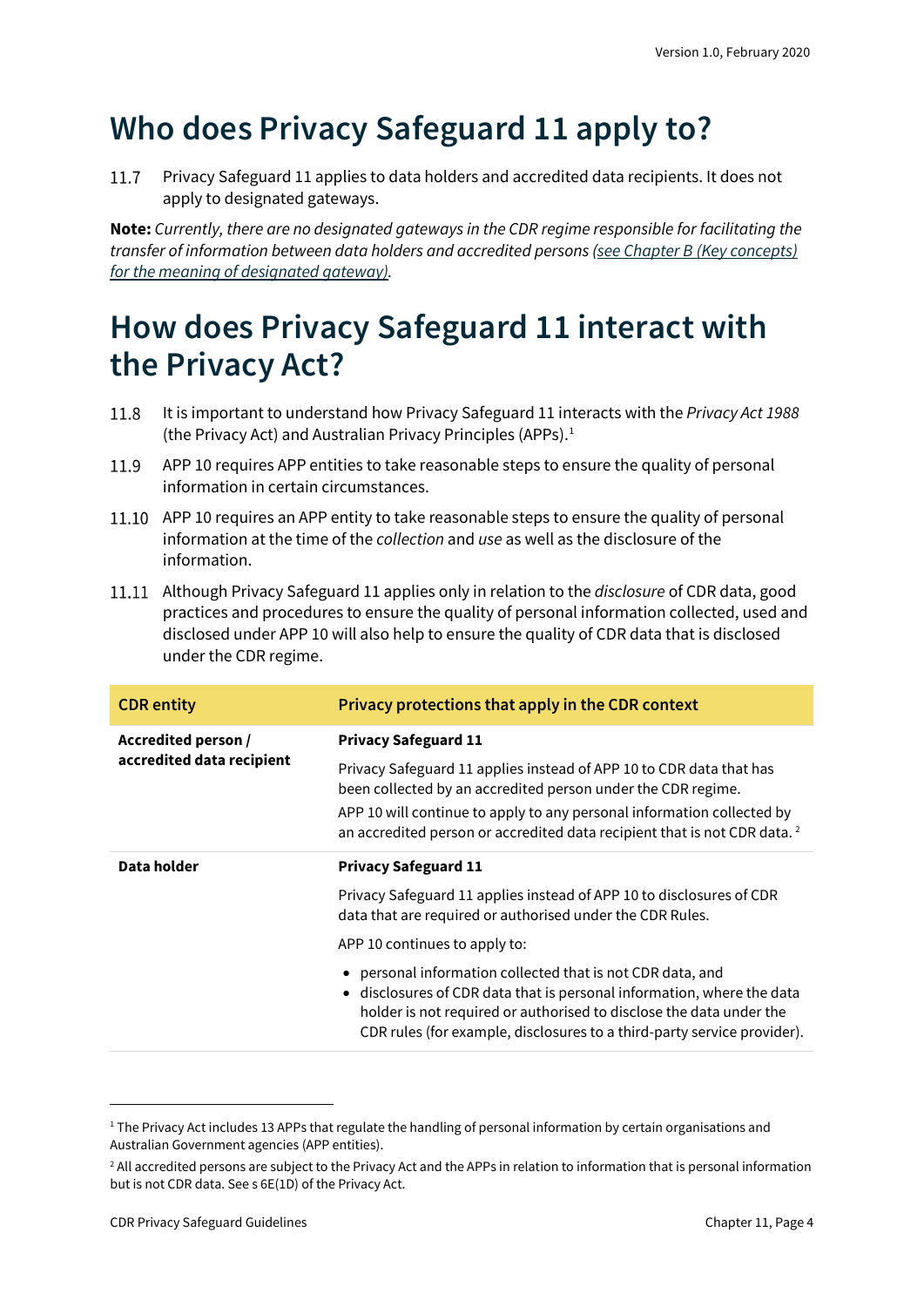|  | <b>CDR</b> entity |  |  |
|--|-------------------|--|--|
|  |                   |  |  |

**Privacy protections that apply in the CDR context** 

#### **Designated gateway APP 10**

Privacy Safeguard 11 does not apply to a designated gateway.

### <span id="page-4-0"></span>**What are the quality considerations?**

- 11.12 The three quality considerations under Privacy Safeguard 11 are that data should be 'accurate, up to date and complete'. Whether or not CDR data is accurate, up to date and complete must be determined with regard to the purpose for which it is held. 'Held' is discussed i[n Chapter B \(Key concepts\).](https://www.oaic.gov.au/consumer-data-right/cdr-privacy-safeguard-guidelines/chapter-b-key-concepts)
- 11.13 When working out the purpose for which the CDR data is or was held, entities must disregard the purpose of holding the CDR data so that it can be disclosed as required under the CDR Rules.
- 11.14 For example, a data holder that is an authorised deposit-taking institution collects transaction data for the purpose of providing a banking service to its customer. It does not hold transaction data for the purpose of being required to disclose the data under the CDR regime. 'Purpose' is discussed further [in Chapter B \(Key concepts\).](https://www.oaic.gov.au/consumer-data-right/cdr-privacy-safeguard-guidelines/chapter-b-key-concepts)

#### **Example**

Bright Bank is a data holder and is regularly authorised and/or required to disclose consumers' CDR data under the CDR Rules.

Bright Bank receives a consumer data request regarding a customer's account balance and details, including the balance, interest rates, fees and discounts.

Bright Bank holds this data for the purposes of providing a bank account service to the customer.

When Bright Bank is required or authorised to disclose a consumer's CDR data under the CDR Rules, Privacy Safeguard 11 requires Bright Bank to take reasonable steps to ensure the data is accurate, up to date and complete having regard to this purpose.

- 11.15 The three terms listed in Privacy Safeguard 11, 'accurate', 'up to date', and 'complete', are not defined in the Competition and Consumer Act or the Privacy Act.<sup>[3](#page-4-1)</sup>
- 11.16 The following analysis of each term draws on the ordinary meaning of the terms and the APP Guidelines.<sup>[4](#page-4-2)</sup> As the analysis indicates, there is overlap in the meaning of the terms.

<span id="page-4-1"></span><sup>&</sup>lt;sup>3</sup> These terms are also used in Privacy Safeguard 13 in respect of the requirement for a data holder, as an alternative to correcting the CDR data, to include a statement with CDR Data to ensure that it is accurate, up to date, complete and not misleading, after receiving a request from the consumer to correct the CDR dat[a \(see Chapter 13 \(Privacy Safeguard 13\)\).](https://www.oaic.gov.au/consumer-data-right/cdr-privacy-safeguard-guidelines/chapter-13-privacy-safeguard-13-correction-of-cdr-data)

<span id="page-4-2"></span><sup>4</sup> See Chapter 10: APP 10 — [Quality of personal information of the APP Guidelines.](https://www.oaic.gov.au/privacy/australian-privacy-principles-guidelines/chapter-10-app-10-quality-of-personal-information/)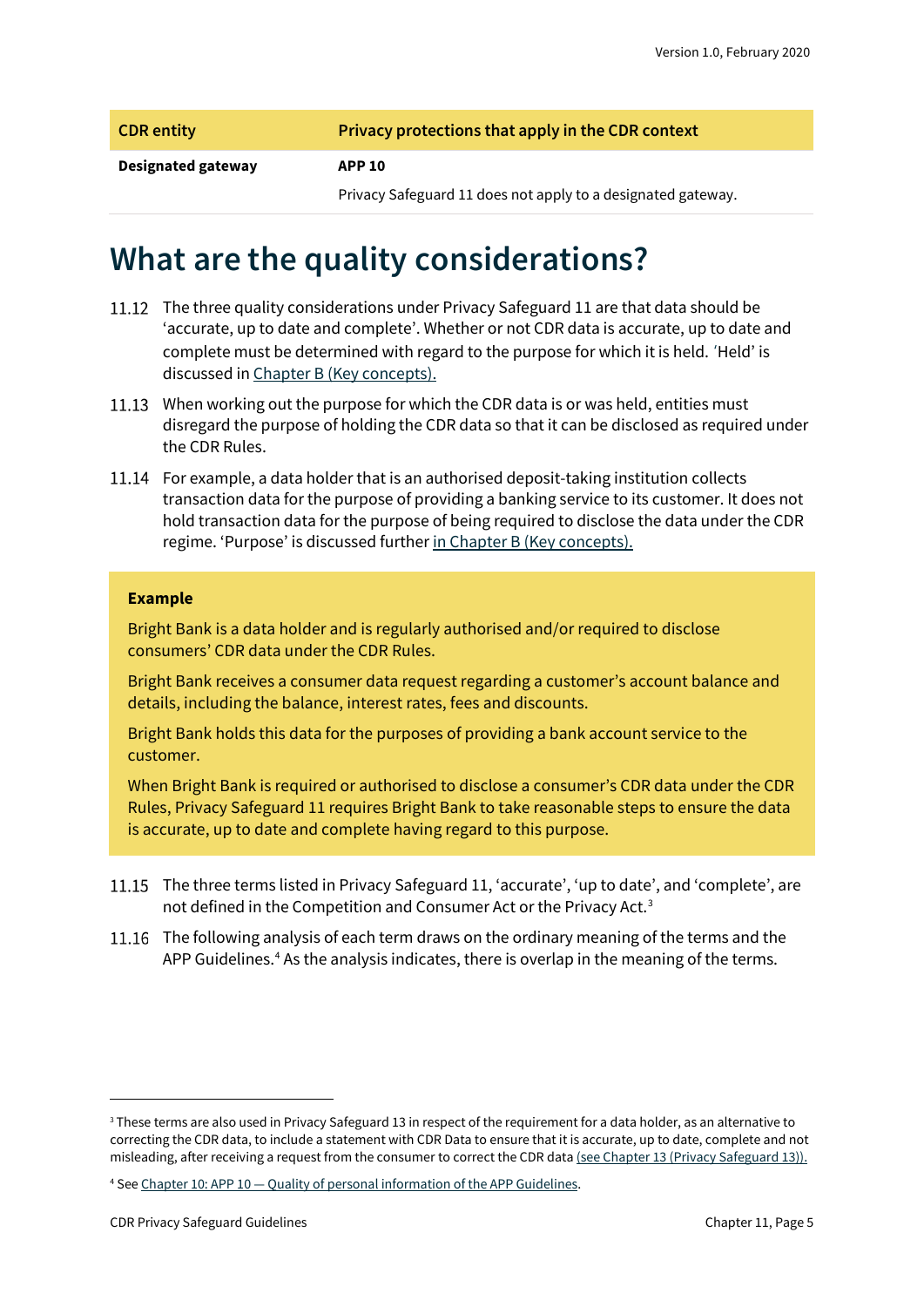#### <span id="page-5-0"></span>**Accurate**

- 11.17 CDR data is inaccurate if it contains an error or defect or is misleading. An example is factual information about a consumer's income, assets, loan repayment history or employment status which is incorrect having regard to the purpose for which it is held.
- 11.18 CDR data that is derived from other CDR data is not inaccurate by reason only that the consumer disagrees with the method or result of the derivation.[5](#page-5-3) For the purposes of Privacy Safeguard 11, derived data may be 'accurate' if it is presented as such and accurately records the method of derivation (if appropriate). For instance, an accredited data recipient may use the existing information it holds on a consumer to predict their projected income over a certain period of time. If the data is presented as the estimated future income for the consumer for that period, and states the basis for that estimation (i.e. it is based on the consumer's income over previous financial years), this would not be inaccurate solely because the consumer believes their income will be higher or lower during the projected period.
- 11.19 CDR data may be inaccurate even if it is consistent with a consumer's instructions or if the inaccuracy is attributable to the consumer. For example, if a consumer has provided an incorrect mobile number which is held by the data holder for the purpose of being able to contact the consumer, and the data holder discloses this, the CDR data may be inaccurate and the data holder may later become aware of this inaccuracy.

#### <span id="page-5-1"></span>**Up to date**

- 11.20 CDR data is not up to date if it contains information that is no longer current. An example is a statement that a consumer has an active account with a certain bank, where the consumer has since closed that account. Another example is an assessment that a consumer has a certain ability to meet a loan repayment obligation, where in fact the consumer's ability has since changed.[6](#page-5-4)
- 11.21 CDR data about a past event may have been up to date at the time it was recorded but has been overtaken by a later development. Whether that data is up to date will depend on the purpose for which it is held. For example, if a consumer has had a second child but their CDR data records them as having only one child, the CDR data will still be up to date if that data is held for the purpose of recording whether the consumer is a parent.
- 11.22 In a similar manner to accuracy, CDR data may not be up to date even if it is consistent with a consumer's instructions or if the inaccuracy is attributable to the consumer.

### <span id="page-5-2"></span>**Complete**

- CDR data is incomplete if it presents a partial or misleading picture of a matter of relevance, rather than a true or full picture.
- 11.24 An example is data from which it can be inferred that a consumer owes a debt, which in fact has been repaid. The CDR data will be incomplete under Privacy Safeguard 11 if the data is held, for instance, for the purpose of determining the borrowing capacity of the consumer. Where the CDR data is held for a different purpose for which the debt is irrelevant,

<span id="page-5-3"></span><sup>5</sup> Data derived from CDR data continues to be 'CDR data': see s 56AI of the Competition and Consumer Act.

<span id="page-5-4"></span><sup>6</sup> Such an assessment will likely be 'materially enhanced information' under section 10 of the designation instrument and therefore not 'required consumer data' under the CDR Rules.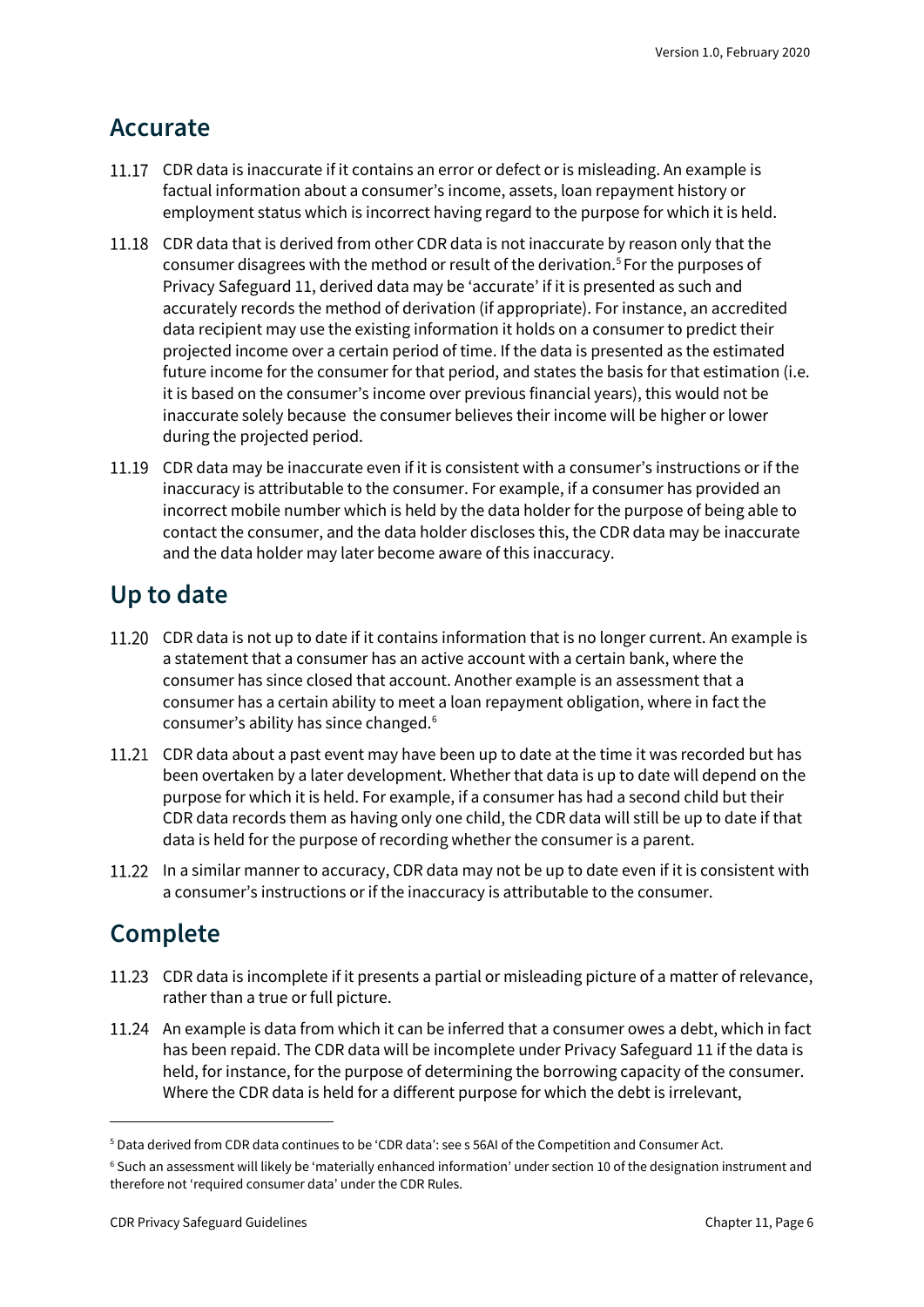the fact that the debt has been repaid may not of itself render the CDR data incomplete. If, however, the accredited person has requested a consumer's CDR data for a specific period, and in that period the consumer owed a debt which is recorded in the CDR data, and that debt was repaid in a later period, the CDR data will still be 'complete' in respect of that specific period.

### <span id="page-6-0"></span>**Taking reasonable steps to ensure the quality of CDR data**

#### <span id="page-6-1"></span>**When must an entity take reasonable steps?**

- 11.25 Privacy Safeguard 11 requires an entity to take reasonable steps to ensure the quality of CDR data at the following points in time:
	- **for data holders:** at the time the entity is required or authorised, or throughout the period in which the entity is required or authorised, to disclose CDR data under the CDR Rules.
	- **for accredited data recipients:** at the time the entity discloses CDR data when required or authorised under the CDR Rules.
- 11.26 At other times, regular reviews of the quality of CDR data held by the entity may also ensure the CDR data is accurate, up-to-date and complete at the time it is disclosed.
- 11.27 Entities should also be aware that Privacy Safeguard 11 only requires an accredited data recipient to take reasonable steps when disclosing CDR data under the CDR Rules. It does not apply in relation to other disclosures of CDR data, for example where an accredited data recipient is required or authorised under another Australian law or court/tribunal order to disclose CDR data. The concept, 'required or authorised to use or disclose CDR data under the CDR Rules' is discussed i[n Chapter B \(Key concepts\).](https://www.oaic.gov.au/consumer-data-right/cdr-privacy-safeguard-guidelines/chapter-b-key-concepts)
- 11.28 The obligation to take reasonable steps to ensure the quality of CDR data applies to accredited data recipients when disclosing CDR data:
	- to the consumer under CDR Rules  $7.5(1)(c)$  or  $7.5(3)$ , and
	- $\bullet$  to an outsourced service provider under CDR Rule 7.5(1)(d).

**Risk point:** If a data holder takes steps to ensure the quality of CDR data only at the time of the disclosure or authorisation, there is a greater risk that the data will be incorrect.

**Privacy tip:** While the obligation to ensure the quality of CDR data under Privacy Safeguard 11 applies only at the time a data holder is required or authorised to disclose the data, data holders should have processes and procedures in place to periodically update and confirm the accuracy of the CDR data that they hold, during periods in which they are not required or authorised to disclose the data. As CDR data that falls under the privacy safeguards is also personal information, data holders should already have in place such processes and procedures to ensure the accuracy of personal information they collect and use for the purposes of APP 10.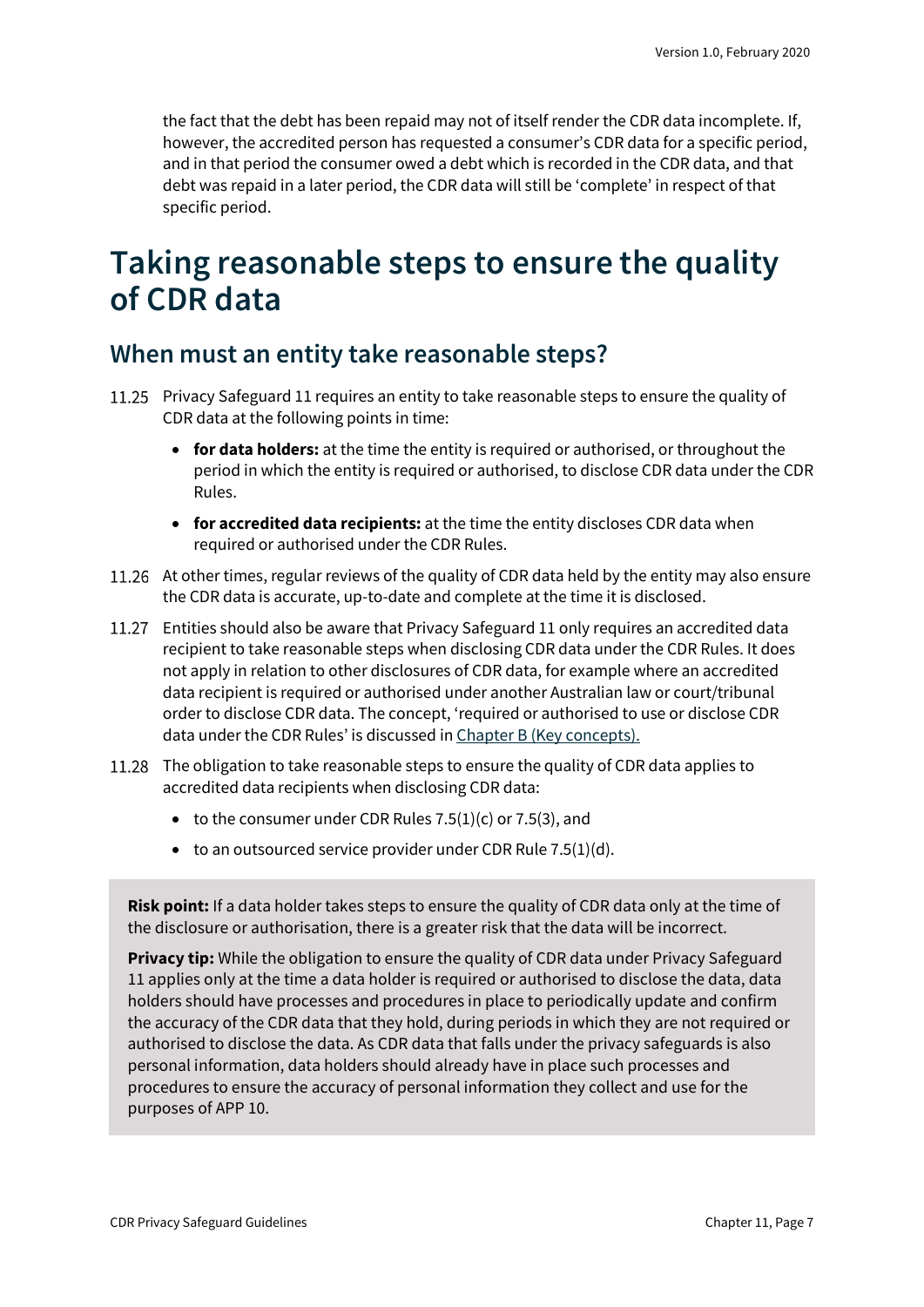#### <span id="page-7-0"></span>**What constitutes 'reasonable steps'?**

- 11.29 The requirement to ensure the quality of CDR data is qualified by a 'reasonable steps' test.
- 11.30 This test requires an objective assessment of what is considered reasonable, having regard to the purpose for which the information is held, which could include:
	- **The nature of the entity.** The size of the entity, its resources, the complexity of its operations and its business model are all relevant to determining what steps would be reasonable for the entity to take to ensure the quality of the CDR data it is authorised or required to disclose.
	- **The sensitivity of the CDR data held and adverse consequences for the consumer if the quality of CDR data is not ensured.** An entity should consider the sensitivity of the data and possible adverse consequences for the consumer concerned if the CDR data is not correct for the purpose it is held. A data holder should take more extensive steps to ensure the quality of highly sensitive data that it might be required or authorised to disclose. More rigorous steps may be required as the risk of adversity increases.
	- **The practicability of taking action, including time and cost involved.** A 'reasonable steps' test recognises that privacy protection must be viewed in the context of the practical options available to entities. The time, cost and resources involved in ensuring the quality of CDR data are relevant considerations. However, an entity is not excused from taking certain steps by reason only that it would be inconvenient, timeconsuming, or impose some cost to do so. Whether these factors make it unreasonable to take a particular step will depend on whether the burden is excessive in all the circumstances.
- 11.31 In some circumstances, it will be reasonable for an accredited data recipient to take no steps to ensure the quality of CDR data. For example, where an accredited data recipient collects CDR data from a data holder known to be reliable, it may be reasonable to take no steps to ensure the quality of that data. It is the responsibility of the entity to be able to justify that this is reasonable.

#### <span id="page-7-1"></span>**Examples of reasonable steps**

- 11.32 The following are given as examples of reasonable steps that an entity should consider:
	- Implementing internal practices, procedures and systems to verify, audit, monitor, identify and correct poor-quality CDR data to ensure that CDR data is accurate, up to date and complete at the point of disclosure.
	- Ensuring internal practices, procedures and systems are commensurate with reasonable steps to ensure the quality of CDR data the entity is authorised or required to disclose.
	- For a data holder, implementing protocols to ensure that the CDR data is accurate, up to date and complete both before and once it has been converted to the format required by the Data Standards.
	- For an accredited data recipient, ensuring that any analytic processes used are operating appropriately and are fit for purpose, and not creating inaccurate or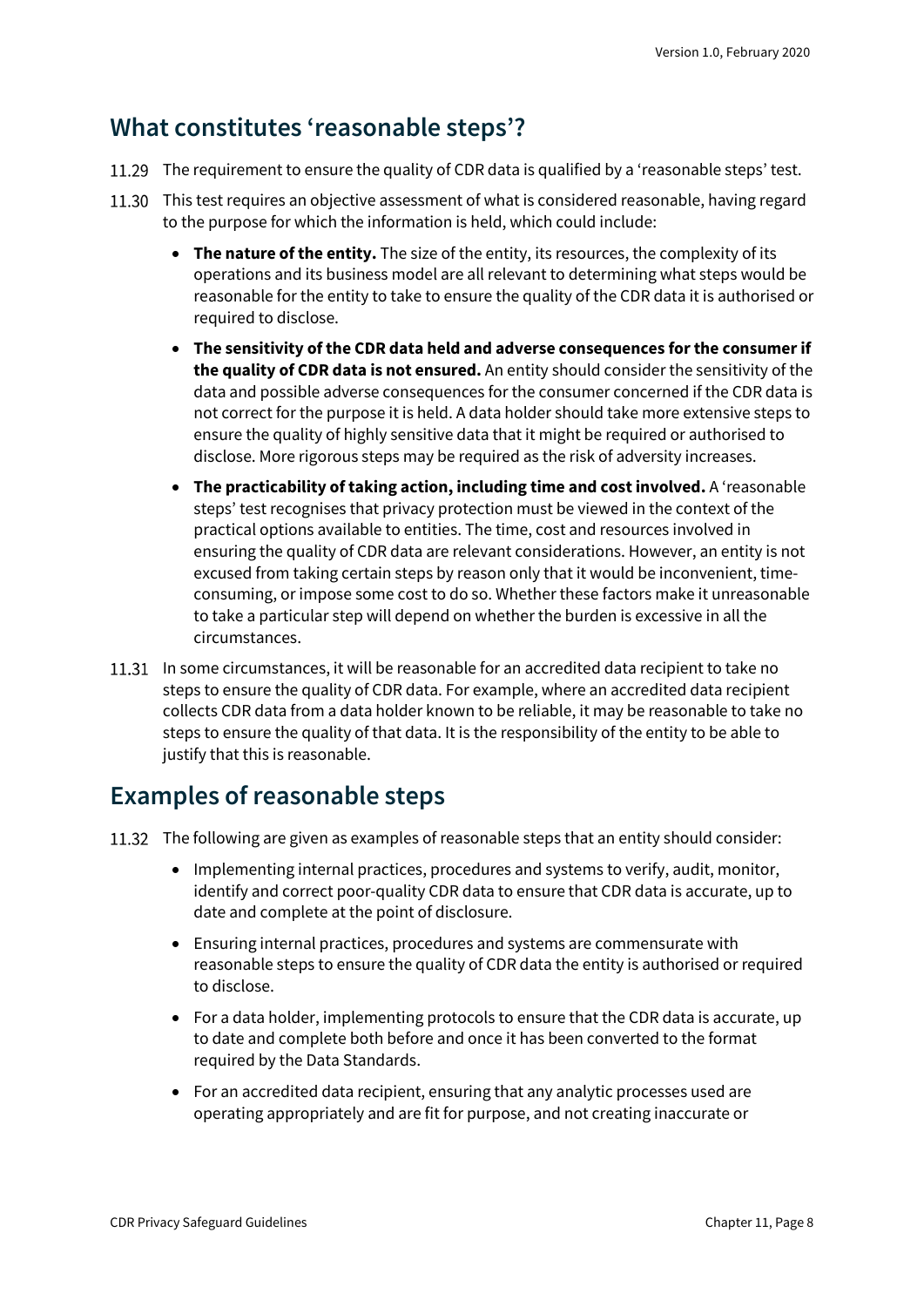unjustified results. This is because data derived from CDR data collected by an accredited data recipient continues to be 'CDR data'.<sup>[7](#page-8-2)</sup>

### <span id="page-8-0"></span>**Advising a consumer when disclosed CDR data is incorrect**

- 11.33 CDR Rule 7.10 sets out the notice requirements with which a data holder must comply after disclosing incorrect CDR data to an accredited person. These notice requirements are summarised in paragraphs 11.37-11.45 below.
- CDR Rule 7.10 does not apply to accredited data recipients. There is no CDR Rule in relation to accredited data recipients advising consumers that disclosed CDR data was incorrect.<sup>[8](#page-8-3)</sup>

### <span id="page-8-1"></span>**Data holders**

#### When must a data holder advise a consumer that disclosed CDR data was incorrect?

- A data holder must advise a consumer that some or all of the CDR data was incorrect if the entity: [9](#page-8-4)
	- has disclosed CDR data after being required or authorised to do so under the CDR Rules, and
	- then becomes aware that the CDR data, when disclosed, was not accurate, up to date and complete, having regard to the purpose for which the data was held.
- When considering whether to advise the consumer that incorrect CDR data was disclosed, it is not relevant whether the entity failed to take reasonable steps. It is sufficient that the CDR data was not accurate, up to date and complete when disclosed.

#### What information must a data holder provide to the consumer when incorrect CDR data has been disclosed?

- CDR Rule 7.10 requires a data holder that has disclosed incorrect CDR data to an accredited person to provide the consumer with a written notice that:
	- identifies the accredited person
	- states the date of the disclosure
	- identifies which CDR data was incorrect, and

<span id="page-8-2"></span><sup>&</sup>lt;sup>7</sup> See s 56AI of the Competition and Consumer Act.

<span id="page-8-3"></span><sup>&</sup>lt;sup>8</sup> An accredited data recipient is currently only authorised under the CDR Rules to disclose CDR data to the consumer or an outsourced service provider (CDR Rule 7.5(1)). A consumer may make a correction request to an accredited data recipient under Privacy Safeguard 13.

For guidance regarding the situation where an accredited data recipient realises CDR data disclosed was incorrect, see paragraph 11.49.

For further information regarding disclosure[, see Chapter 6 \(Privacy Safeguard 6\).](https://www.oaic.gov.au/consumer-data-right/cdr-privacy-safeguard-guidelines/chapter-6-privacy-safeguard-6-use-or-disclosure-of-cdr-data-by-accredited-data-recipients-or-designated-gateways) For further information regarding correctio[n, see Chapter 13 \(Privacy Safeguard 13\).](https://www.oaic.gov.au/consumer-data-right/cdr-privacy-safeguard-guidelines/chapter-13-privacy-safeguard-13-correction-of-cdr-data)

<span id="page-8-4"></span><sup>9</sup> Section 56EN(3) of the Competition and Consumer Act.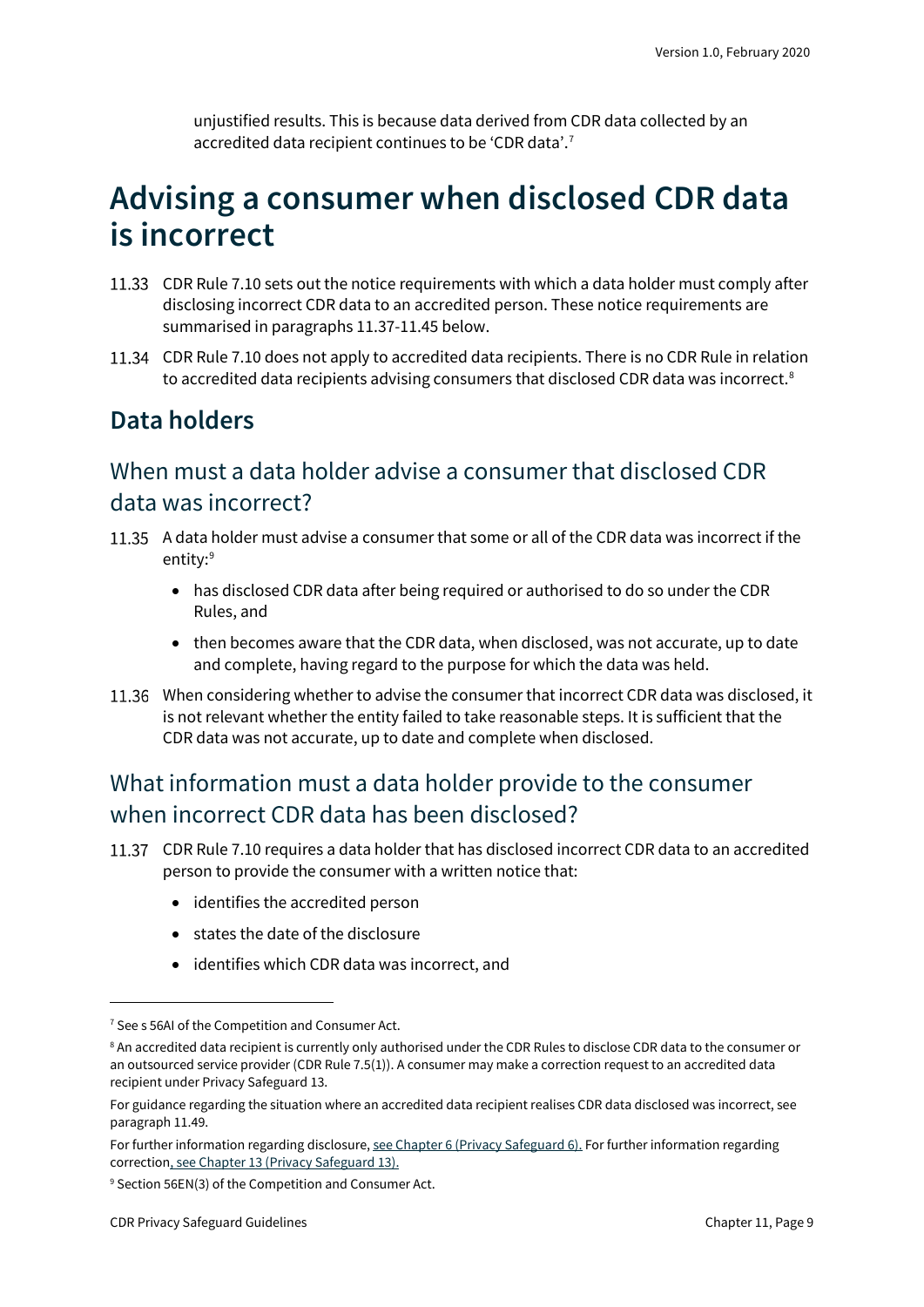- states that the data holder must disclose the corrected data to that accredited person if the consumer requests that they do so.
- 11.38 A notice may deal with one or more disclosures of incorrect CDR data.

#### How must a notice be provided?

- CDR Rule 7.10 requires a data holder to notify the consumer by electronic means after disclosing incorrect data.
- 11.40 The requirement for this notice to be given by electronic means will be satisfied if the notice is given over email or over the consumer's dashboard.
- 11.41 The written notice may, for instance, be in the body of an email or in an electronic file attached to an email.

#### How quickly must data holders give notification to the consumer?

- 11.42 Data holders must provide notices to the consumer as soon as practicable, but no more than five business days after the data holder becomes aware that some or all of the disclosed data was incorrect.
- 11.43 The test of practicability is an objective test. The data holder should be able to justify that it is not practicable to give notification promptly after becoming aware of the disclosure of incorrect CDR data.[10](#page-9-0)
- 11.44 In adopting a timetable that is 'practicable', an entity can take technical and resource considerations into account. However, it is the responsibility of the data holder to justify any delay in providing the notice.
- The maximum time of five business days will rarely be an appropriate period of time before a notice is given. This maximum period would only be appropriate in circumstances such as where a system error has caused a data holder to disclose incorrect data to a large number of accredited persons in respect of a large number of consumers.

#### **Example**

Free Bank Ltd is a data holder for a large number of consumers. Hazel authorises Free Bank to disclose her CDR data relating to her residential mortgage product to an accredited person, Credibility Pty Ltd. Soon after the data is disclosed on 1 July, Credibility queries whether the variable interest rate relating to Hazel's repayments is correct.

Free Bank then becomes aware that some of the data was incorrect when disclosed, because the applicable variable interest rate was not correct for a certain period. Within a number of hours, Free Bank is able to provide a notice to Hazel over her consumer dashboard which states that:

• incorrect CDR data was given to Credibility on 1 July *cont*

<span id="page-9-0"></span> $10$  Options for providing early notification should, so far as practicable, be built into the entity's processes and systems. For example, processes and systems should be in place to promptly notify a consumer that incorrect CDR data has been disclosed if the entity corrects CDR data (such as in response to a consumer's correction request) that it had disclosed prior to it being corrected.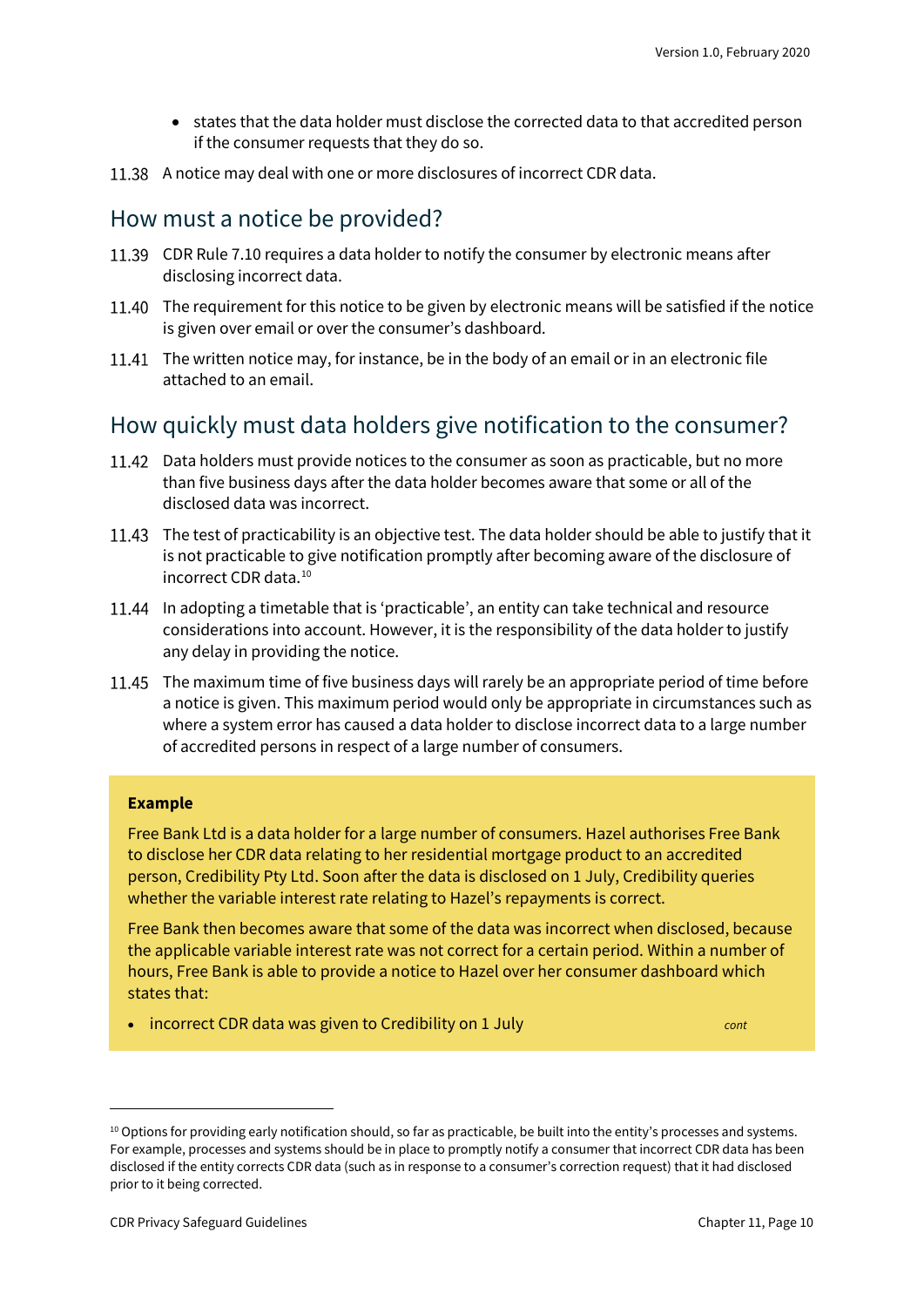- the data relating to her mortgage repayments was incorrect due to a mistake in the rate contained in the data, and
- Free Bank will be required to disclose the corrected data to Credibility if Hazel requests that they do so.

*Free bank has provided Hazel with the notice required under CDR Rule 7.10 and Privacy Safeguard 11, as soon as practicable.*

Free Bank then realises that the error is systemic and has caused Free Bank to disclose incorrect CDR data in respect of all similar disclosures to accredited persons since the variable rate change a number of months ago.

Free Bank hires experts to undertake an urgent review of its CDR disclosures and determine the extent of the error. It takes Free Bank almost five business days before it is in a position to send all affected CDR consumers a notice similar to the one given to Hazel.

*Free Bank would need to be able to demonstrate that it has sent the affected consumers the required notices as soon as practicable, to ensure compliance with CDR Rule 7.10 and Privacy Safeguard 11.*

#### <span id="page-10-0"></span>**Accredited data recipients**

#### Does an accredited data recipient need to advise consumers if disclosed CDR data was incorrect?

- For accredited data recipients, there is no CDR Rule in relation to advising consumers that disclosed CDR data was incorrect. This is because an accredited data recipient may only disclose CDR data if required or authorised under another Australian law or court/tribunal order,<sup>[11](#page-10-1)</sup> or under the CDR Rules to the consumer or an outsourced service provider.
- 11.47 If an accredited data recipient discloses CDR data:
	- $\bullet$  to the consumer or an outsourced service provider in accordance with the CDR Rules,<sup>[12](#page-10-2)</sup> or
	- as required or authorised under another Australian law or court/tribunal order,

and that data is incorrect, the requirement to advise the consumer does not apply as there are no CDR Rules for the entity to follow.

- 11.48 However, accredited data recipients have obligations under Privacy Safeguard 13 to respond to requests from consumers to correct their CDR data. See Chapter 13 (Privacy Safeguard 13) for further information.
- 11.49 In addition, where an accredited data recipient realises that it has disclosed CDR data to an outsourced service provider that was incorrect at the time of disclosure, the accredited data recipient must, if applicable:
	- disclose the corrected CDR data to relevant outsourced service providers, or

<span id="page-10-1"></span><sup>&</sup>lt;sup>11</sup> Section 56EI(1)(c) of the Competition and Consumer Act.

<span id="page-10-2"></span> $12$  CDR Rule 7.5(1). For further information[, see Chapter 6 \(Privacy Safeguard 6\).](https://www.oaic.gov.au/consumer-data-right/cdr-privacy-safeguard-guidelines/chapter-6-privacy-safeguard-6-use-or-disclosure-of-cdr-data-by-accredited-data-recipients-or-designated-gateways)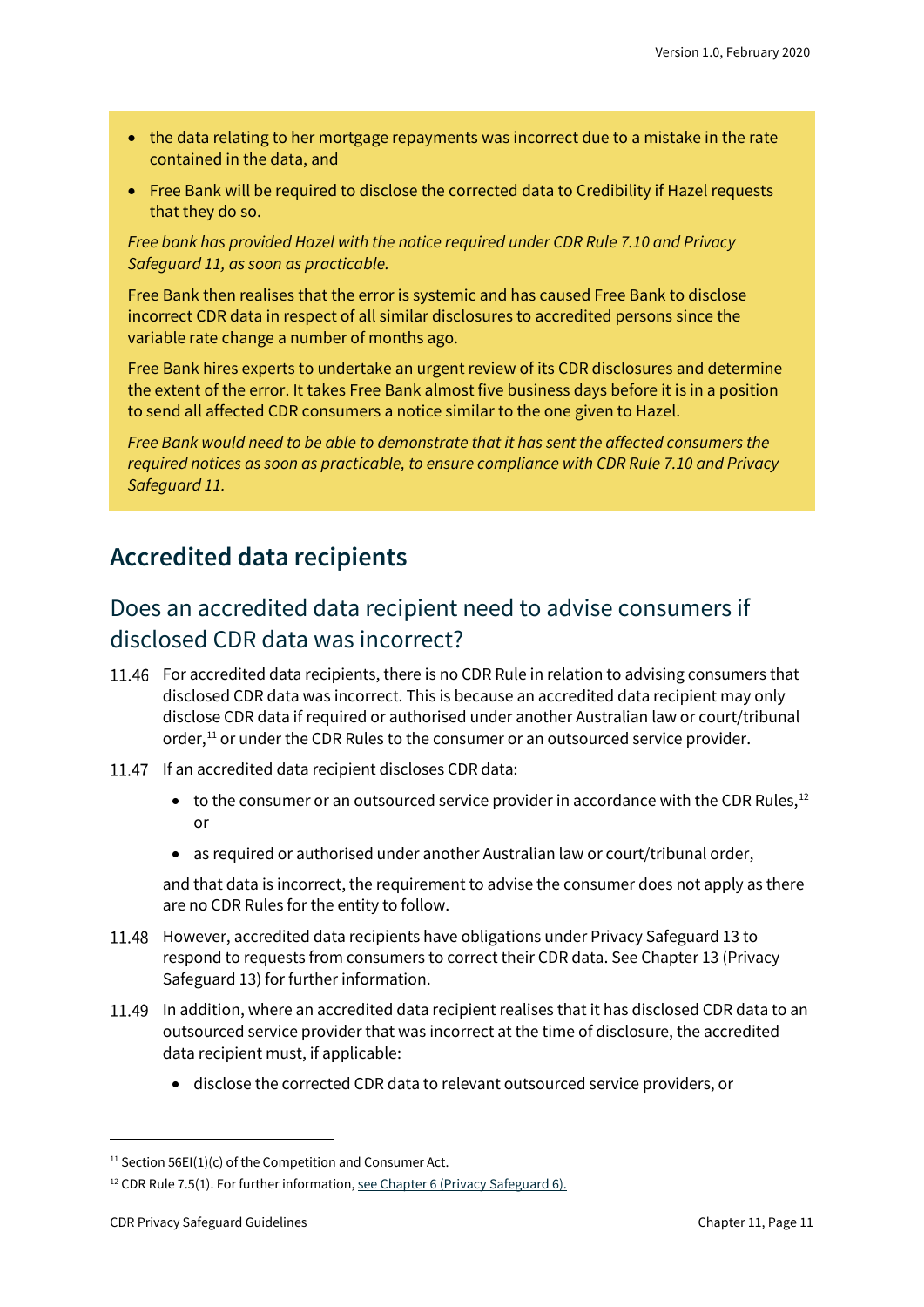- ensure that relevant outsourced service providers take steps to correct the CDR data, and
- direct these outsourced service providers to destroy or de-identify the incorrect CDR  $data.<sup>13</sup>$  $data.<sup>13</sup>$  $data.<sup>13</sup>$

## <span id="page-11-0"></span>**Disclosing corrected CDR data to the original recipient**

### <span id="page-11-1"></span>**When must an entity disclose corrected CDR data to the original recipient?**

- Privacy Safeguard 11 requires a data holder to disclose corrected CDR data to the original recipient<sup>14</sup> of the disclosure if:<sup>[15](#page-11-4)</sup>
	- the entity has advised the consumer that some or all of the CDR data was incorrect when the entity disclosed it, and
	- the consumer requests the entity to disclose the corrected CDR data.
- 11.51 The obligation to disclose corrected CDR data applies regardless of whether the entity failed to take reasonable steps to ensure the quality of the CDR data disclosed.
- 11.52 The term 'corrected CDR data' is not defined in the Competition and Consumer Act. For the purposes of the obligation to disclose corrected CDR data under Privacy Safeguard 11, 'corrected CDR data' includes:
	- CDR data which has been corrected under in accordance with s 56EP(3)(a)(i), and
	- CDR data for which a qualifying statement has been included in accordance with s 56EP(3)(a)(ii).
- 11.53 This means that if a data holder includes a qualifying statement with CDR data rather than correcting it in response to a request from the consumer to correct the data, and the CDR data had been disclosed to an accredited person before the qualifying statement was included, then Privacy Safeguard 11 requires the data holder to (in response to a consumer's request) re-disclose that CDR data, which now includes the qualifying statement, to that accredited person.

<span id="page-11-2"></span><sup>&</sup>lt;sup>13</sup> If CDR data collected by an accredited person, or CDR data derived from it, is disclosed to an outsourced service provider, any use or disclosure of that CDR data by the outsourced service provider (whether or not in accordance with the underlying CDR outsourcing arrangement) is taken to have been by the accredited person (CDR Rule 7.6).

As such, an accredited data recipient must ensure outsourced service providers have correct CDR data as part of meeting their obligations under Privacy Safeguard 11 to ensure CDR data is accurate, up to date and complete. See CDR Rule 1.10 for information regarding the accredited person's ability to direct the outsourced service provider to take certain actions.

<span id="page-11-3"></span><sup>&</sup>lt;sup>14</sup> The original recipient may be the consumer where the data holder disclosed the CDR data to the consumer in response to a valid consumer request in accordance with CDR Rule 3.4(2) or (3).

<span id="page-11-4"></span><sup>&</sup>lt;sup>15</sup> Section 56EN(4) of the Competition and Consumer Act. Note that although this subsection is also expressed to apply to accredited data recipients, as there are no CDR Rules for such entities to advise consumers of disclosures of incorrect data under section 56EN(3) of the Competition and Consumer Act, the obligation in section 56EN(4) does not currently apply to those entities.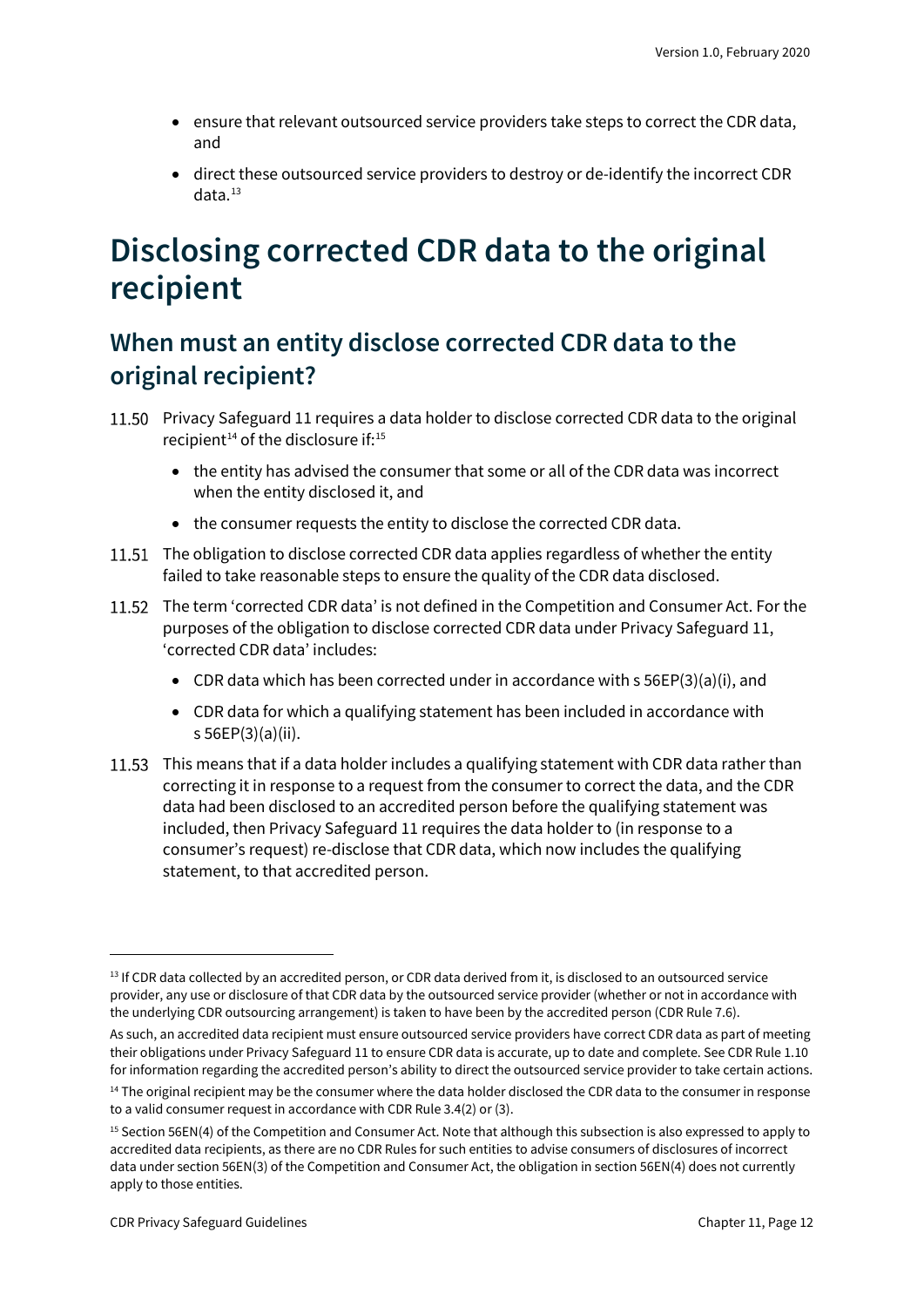## <span id="page-12-0"></span>**Record keeping requirements**

- 11.54 If an entity discloses corrected CDR data in accordance with Privacy Safeguard  $11$ ,<sup>[16](#page-12-4)</sup> the entity (and, if the data is disclosed to an accredited person, the recipient) must comply with the record keeping requirements under CDR Rule 9.3.
- For data holders, CDR Rule 9.3(1) requires the entity to keep and maintain various records relating to CDR data, including records of disclosures of CDR data made in response to consumer data requests.[17](#page-12-5) If corrected data is disclosed, the data holder must keep and maintain a record of both the initial disclosure in which incorrect CDR was disclosed, and the subsequent disclosure in which the corrected data was disclosed. This is because both disclosures are made in response to the original consumer data request. There is no requirement, however, to record the disclosure as either 'correct' or 'incorrect'.
- 11.56 For accredited data recipients, CDR Rule 9.3(2) requires the recipient to keep and maintain various records relating to CDR data, including records of collections of CDR data under the CDR Rules.[18](#page-12-6) This means that, similarly to data holders, accredited data recipients must keep and maintain a record of both the initial collection of the incorrect CDR data and the subsequent collection of the corrected CDR data, in circumstances where corrected CDR data is disclosed under s 56EN(4).

## <span id="page-12-1"></span>**How does Privacy Safeguard 11 interact with the other privacy safeguards?**

### <span id="page-12-2"></span>**Privacy Safeguard 5**

- 11.57 Privacy Safeguard 5 requires an accredited data recipient to notify a consumer of the collection of their CDR data by updating the consumer's dashboard.
- Where an accredited data recipient has collected CDR data, and then collects corrected data after the data holder complies with the consumer's requests to correct and disclose corrected data under Privacy Safeguards 11 and 13, the accredited data recipient must notify that consumer under Privacy Safeguard 5 in respect of both collections.

### <span id="page-12-3"></span>**Privacy Safeguard 10**

- Privacy Safeguard 10 requires data holders to notify a consumer of the disclosure of their CDR data by updating the consumer's dashboard.
- Where a data holder has disclosed CDR data, and then discloses corrected data as the result of the consumer's request to correct and disclose corrected data under Privacy Safeguards 11 and 13, the data holder must notify that consumer under Privacy Safeguard 10 in respect of both disclosures.

<span id="page-12-4"></span><sup>&</sup>lt;sup>16</sup> Section 56EN(4) of the Competition and Consumer Act.

<span id="page-12-5"></span><sup>17</sup> CDR Rule 9.3(1)(d).

<span id="page-12-6"></span><sup>18</sup> CDR Rule 9.3(2)(e).